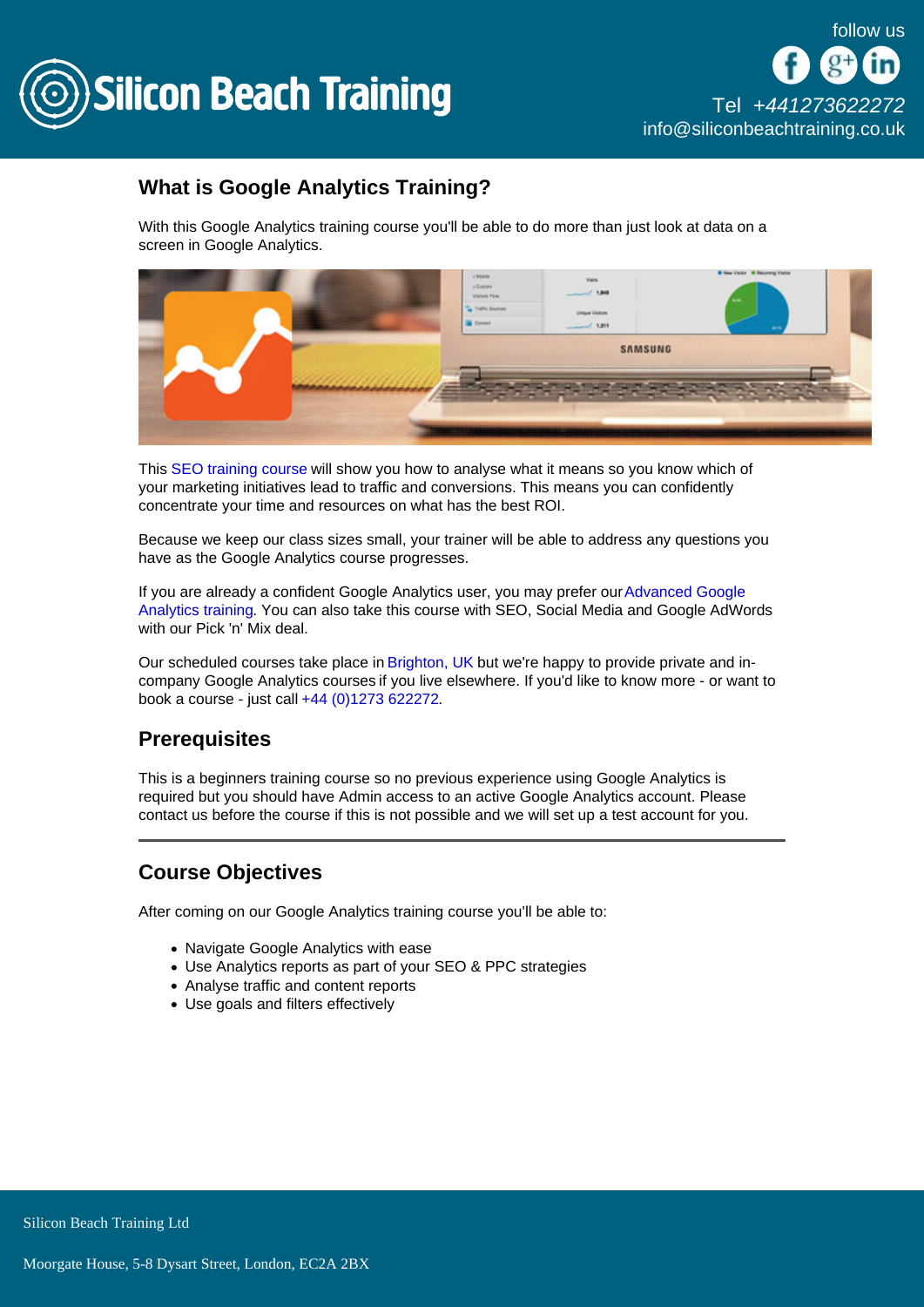

#### Introduction to web analytics

- The Google Analytics story
- Tracking scripts
- What can be tracked with Google Analytics?
- Natural (SEO) vs. Paid (PPC) Search
- Google Analytics Terms of Service

#### Administrative interface

- How to set up an account and profile
- Standard filters
- Goals and funnels
- Site Search
- Linking with AdWords

#### Reports interface

- Reports
- Discuss interface features
- Date selection tool
- Exporting and saving reports
- Customising dashboards

#### What do you want to track?

- Key Performance Indicators (KPIs)
- Traffic sources analysis
- Lead generation metrics
- Branding and RIA metrics
- Keyword analysis
- Website design/site content optimization
- E-commerce

## Tracking Goals and Events

- Goals vs. events
- How to set up a goal
- Principles for setting up events

## Monitoring Change

Silicon Beach Training Ltd